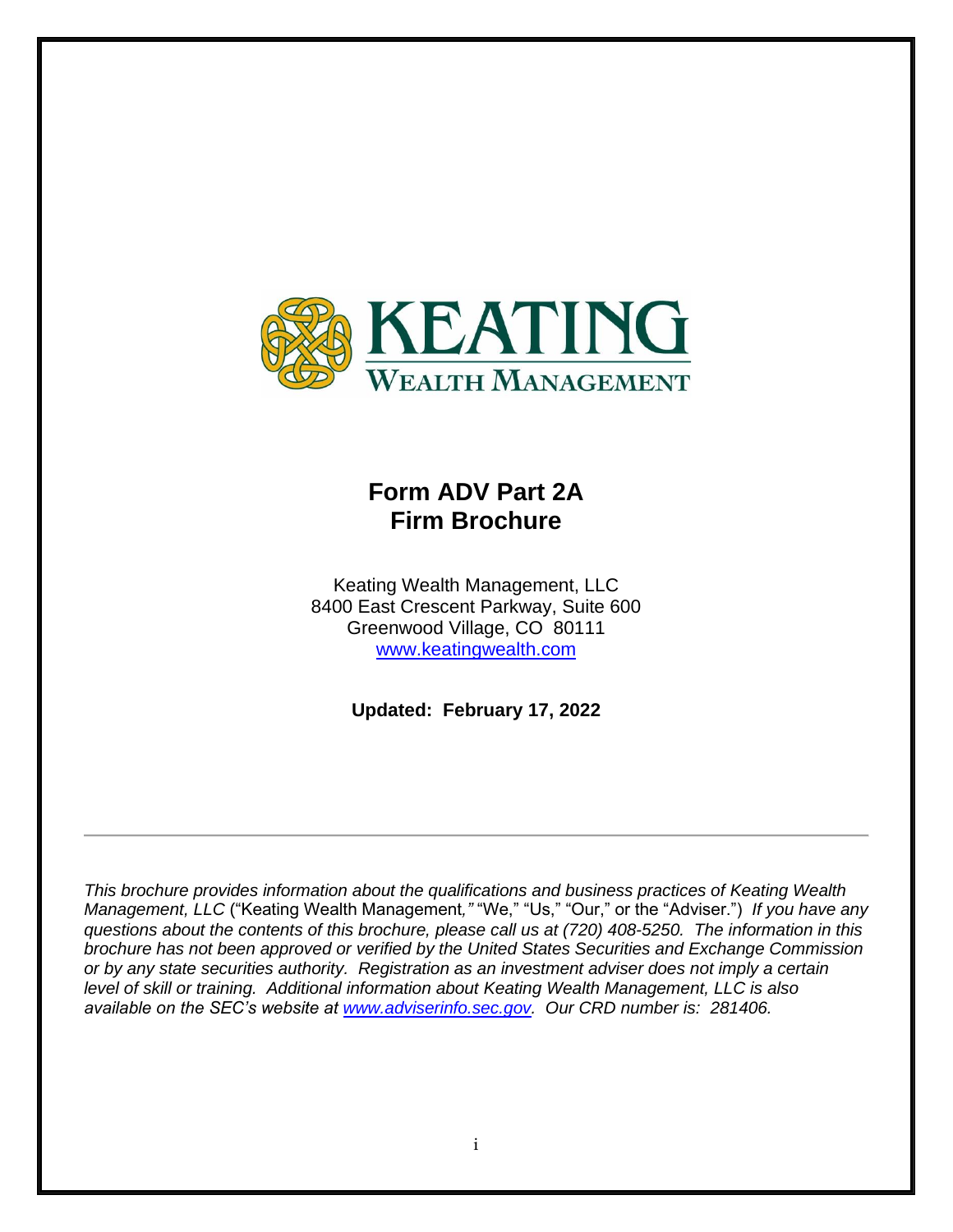# Item 3: Table of Contents

<span id="page-1-0"></span>

| Form ADV Part 2A                                                                                |
|-------------------------------------------------------------------------------------------------|
| Item 1: Cover Page                                                                              |
|                                                                                                 |
|                                                                                                 |
|                                                                                                 |
|                                                                                                 |
|                                                                                                 |
|                                                                                                 |
|                                                                                                 |
|                                                                                                 |
|                                                                                                 |
|                                                                                                 |
| Item 11: Code of Ethics, Participation or Interest in Client Transactions and Personal Trading6 |
|                                                                                                 |
|                                                                                                 |
|                                                                                                 |
|                                                                                                 |
|                                                                                                 |
|                                                                                                 |
|                                                                                                 |
|                                                                                                 |
|                                                                                                 |
|                                                                                                 |
|                                                                                                 |
|                                                                                                 |
|                                                                                                 |
|                                                                                                 |
|                                                                                                 |
|                                                                                                 |
|                                                                                                 |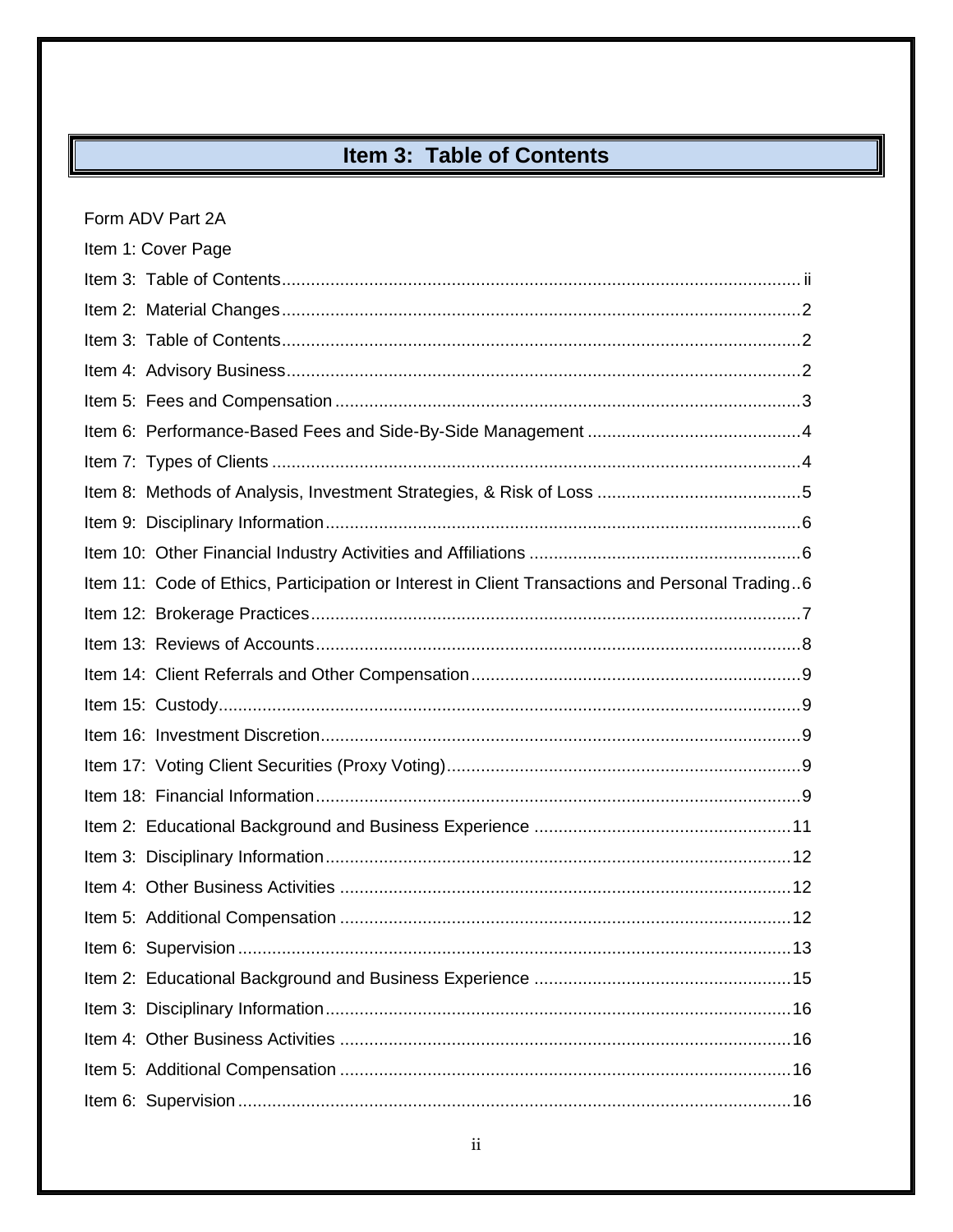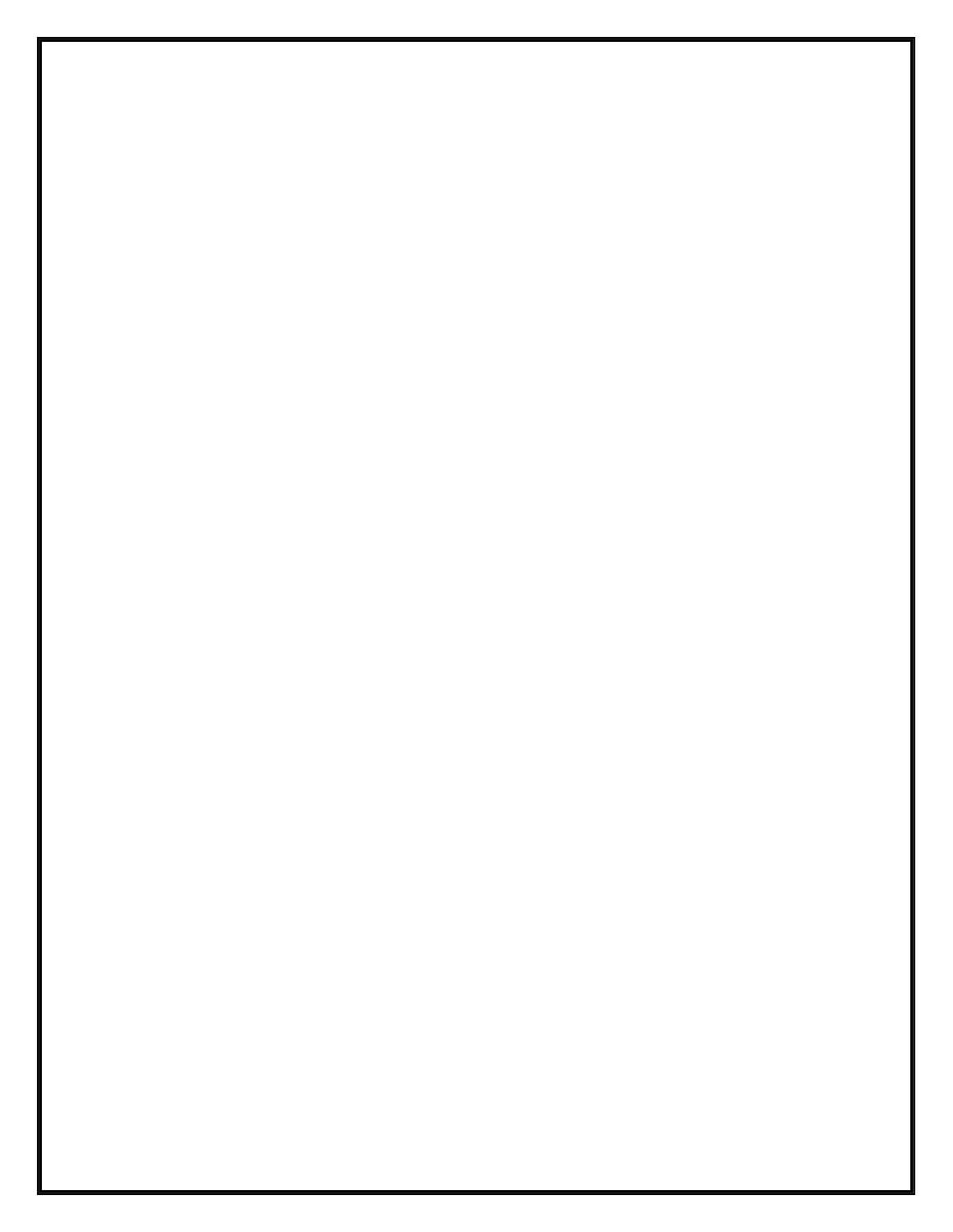# **Item 2: Material Changes**

<span id="page-3-0"></span>The material changes in this brochure from the last annual updating amendment of Keating Wealth Management, LLC on 01/18/2022 are listed below. Material changes relate to Keating Wealth Management, LLC's policies, practices or conflicts of interests only.

• Keating Wealth Management, LLC has transitioned to registration with the United States Securities and Exchange Commission from its prior registration at the state level.

### **Item 3: Table of Contents**

<span id="page-3-2"></span><span id="page-3-1"></span>Set forth above.

# **Item 4: Advisory Business**

Keating Wealth Management, LLC ("Keating Wealth Management") is a limited liability company organized in the State of Delaware. The Adviser was formed in March 2014 and began operations in September 2015. The sole owner is Timothy J. Keating (CRD #: 1393098).

We provide investment supervisory services on a discretionary or non-discretionary basis as stated in the Investment Advisory Agreement with each client.

The investment objectives, investment and regulatory restrictions (if any), or other circumstances that guide the supervision of each client's accounts are documented by us in an Investment Policy Statement.

#### **On-going Financial Planning and Investment Advisory Services**

We prepare comprehensive, written financial plans for our clients by determining each client's long-term and short-term financial needs and objectives. Financial plans are based on information provided to us by our clients, financial records, responses to our questionnaires and personal interviews.

Financial plans and financial planning services may include, but are not limited to: preparation of a comprehensive statement of financial condition, an asset allocation overview, risk management assessment (including life insurance, disability insurance, and long-term care insurance gap analysis), retirement planning, education planning and estate planning.

With the cooperation and participation of each client, we will typically update each client's financial plan up to three times per year and then conduct a detailed review of the plan with the client. The on-going financial planning services will coincide with the investment advisory services provided by us.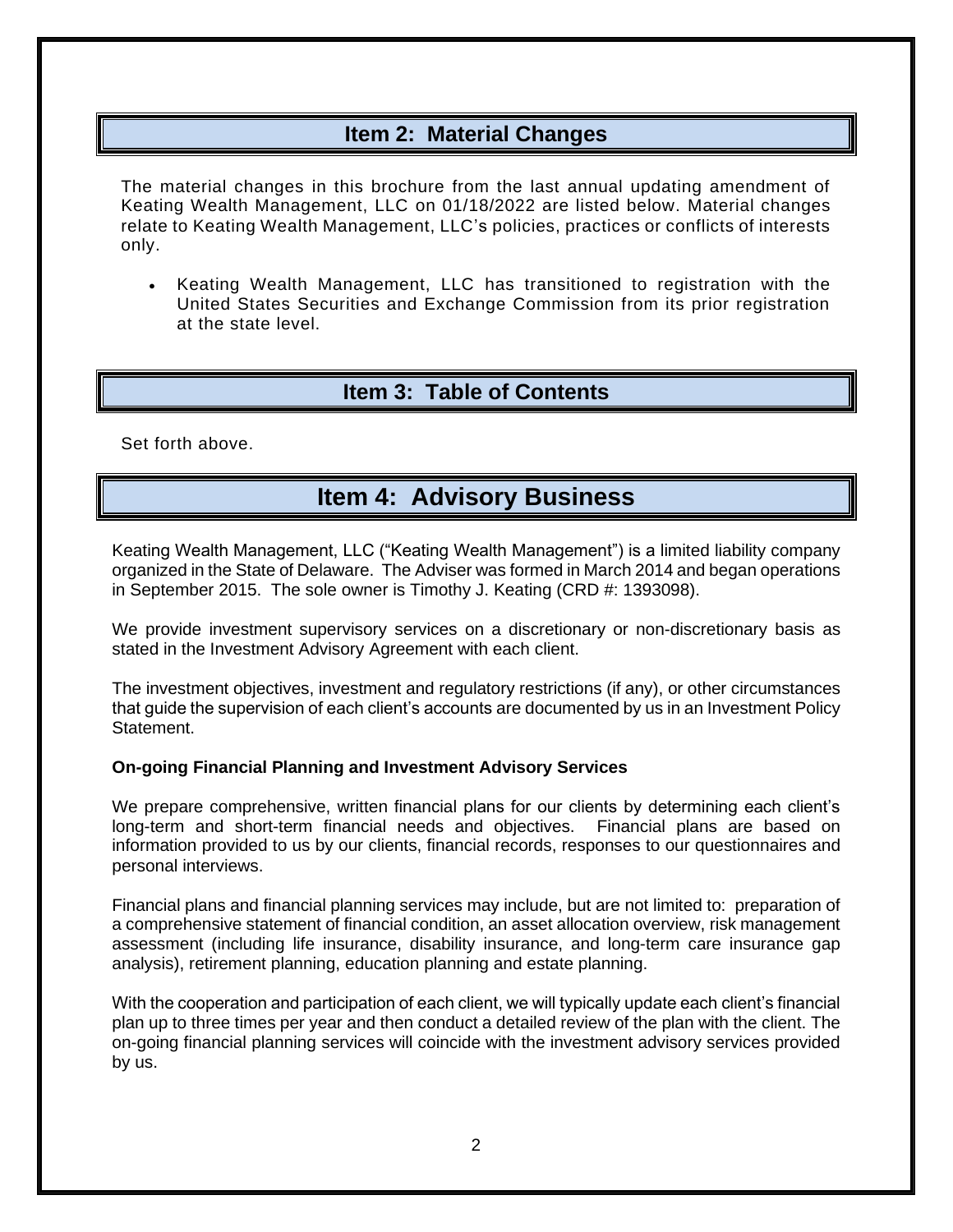We design each client's asset allocation and investment portfolio based on a thorough evaluation and analysis of the individual goals and objectives of each client. Following client approval, we implement the changes necessary to create the recommended investment portfolio.

We seek to ensure that investment decisions are made in accordance with the fiduciary duties owed to our clients and without consideration of our economic, investment or other financial interests. To meet our fiduciary obligations, we typically recommend broadly diversified, low cost and tax efficient index mutual funds or ETFs as the core holdings of each client portfolio. As a general matter, we do not typically recommend or invest in individual securities on behalf of our clients.

A wrap fee program is an investment program where the client pays one stated fee that includes management fees, transaction costs, fund expenses, and other administrative fees. We do not participate in any wrap fee programs.

#### **Assets Under Management**

As of December 2021, Keating Wealth Management managed a total of \$158,054,622 on behalf of 42 clients.

### **Item 5: Fees and Compensation**

#### <span id="page-4-0"></span>**Asset-Based Fees for Portfolio Management**

For investment supervisory services, we charge fees based upon the percentage of assets under management. The compensation method is explained and agreed with clients in advance of any services being rendered. The fees for our services are as follows:

| Total Assets Under Management   Annual Fee |                                           |
|--------------------------------------------|-------------------------------------------|
| $\vert$ \$0 to \$5,000,000                 | $\parallel$ 1.00%                         |
| Above \$5,000,000                          | Flexible pricing, individually negotiated |

Fees are calculated using an average of the daily balance in the client's account throughout the billing period, after taking into account deposits and withdrawals, for purposes of determining the market value of the assets upon which the advisory fee is based. Fees are charged on accounts that maintain cash balances.

Under certain circumstances, the fee may be negotiable (and in some cases may be set as a fixed dollar amount), and the final fee schedule is attached as Section II of the Investment Advisory Agreement.

Asset-based portfolio management fees are withdrawn directly from the client's accounts monthly in arrears. The 3-part protocol set forth below must be in place in order for fees to be deducted directly from client accounts: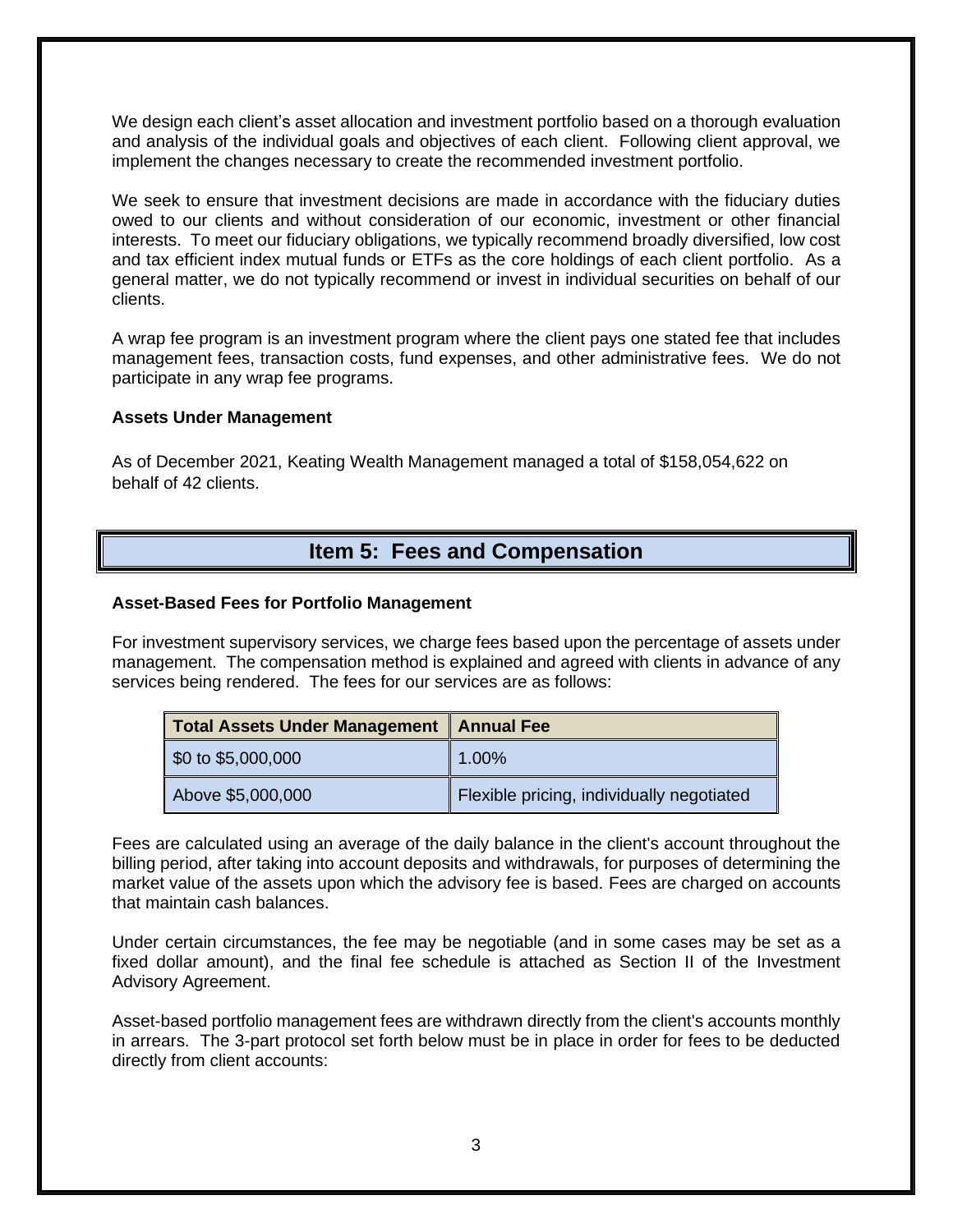(i) The Adviser must possess written authorization from the client to deduct advisory fees from an account held by a qualified custodian.

(ii) The Adviser must utilize a custodian that sends at least quarterly statements reflecting all additions and deductions, including the amount of advisory fees.

(iii) The Adviser must send the qualified custodian written notice of the amount of the fee to be deducted and send the client a written invoice upon or prior to fee deduction itemizing the fee, including the formula used to calculate the fee, the time period covered by the fee, and the amount of assets under management on which the fee was based.

Clients may terminate the agreement without penalty for a full refund of Keating Wealth Management's fees within five business days of signing the Investment Advisory Agreement. Thereafter, clients may terminate the Investment Advisory Agreement generally with 10 days' written notice. If termination becomes effective mid-month, then we will collect only the prorated amount of fees earned for that billing period, based on the number of days elapsed in the month at the point the termination becomes effective.

Financial planning services are included, at no additional cost, as part of the investment advisory services provided by us on an on-going basis.

#### **Client Responsibility for Third Party Fees**

Clients are responsible for the payment of all third-party fees (e.g., custodian fees, brokerage fees, mutual fund fees, transaction fees, etc.). Those fees are separate and distinct from the fees and expenses charged by us. Please see Item 12 of this brochure regarding the brokerdealer/custodian.

#### **No Outside Compensation for the Sale of Securities**

Neither we nor any of our supervised persons accept any compensation for the sale of securities or other investment products, including asset-based sales charges or service fees from the sale of mutual funds.

### <span id="page-5-0"></span>**Item 6: Performance-Based Fees and Side-By-Side Management**

<span id="page-5-1"></span>We do not charge or accept performance-based fees or other fees based on a share of capital gains on or capital appreciation of the assets of a client.

### **Item 7: Types of Clients**

We typically provide investment advisory services to high net worth individuals.

Our minimum account size is typically \$2 million, which may take into consideration multiple accounts aggregated across a single household or family. We have the discretion to waive the account minimum.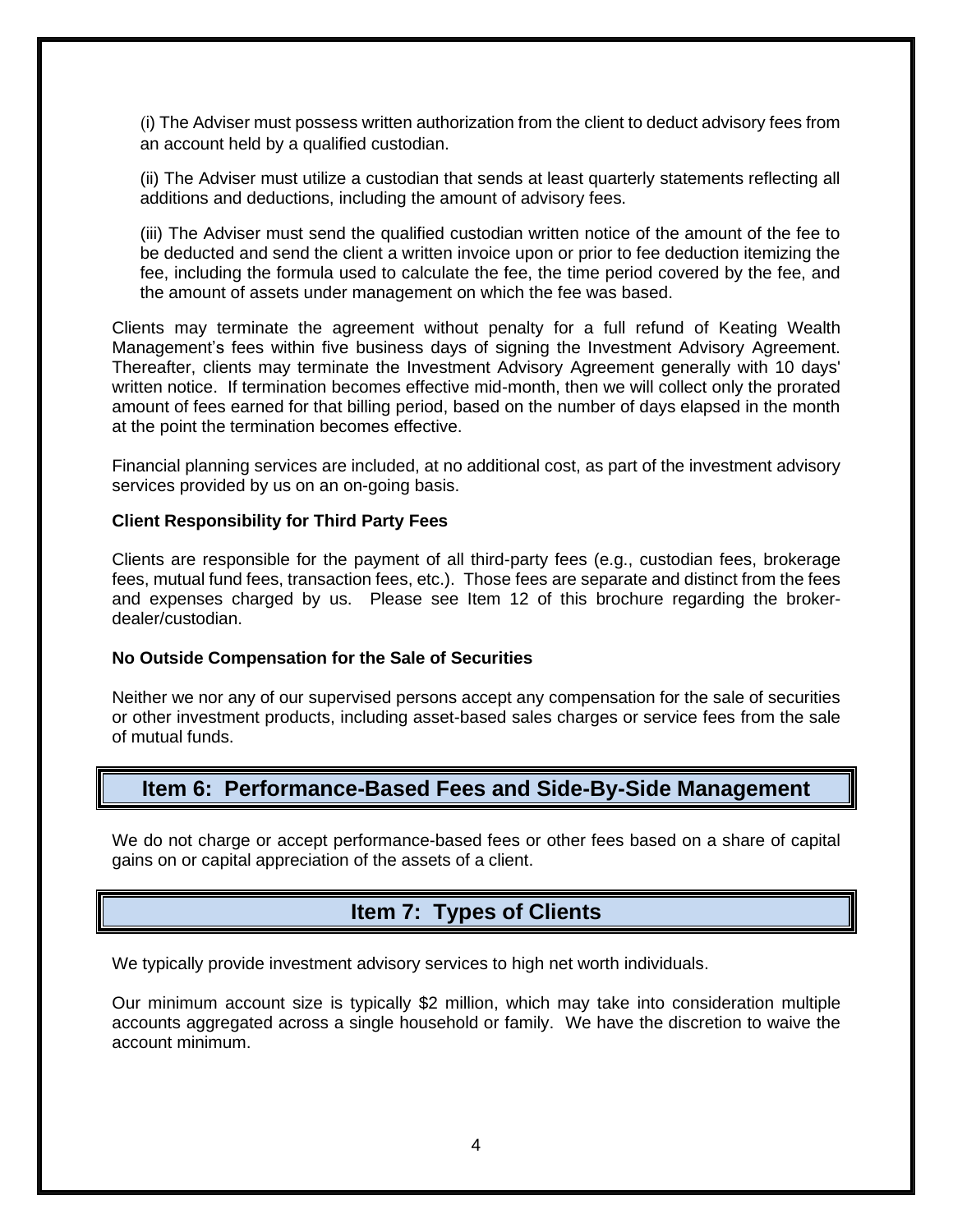# <span id="page-6-0"></span>**Item 8: Methods of Analysis, Investment Strategies, & Risk of Loss**

#### **Methods of Analysis**

We use fundamental analysis to evaluate different asset classes. Fundamental analysis involves: (i) the analysis of historical, long-term, real (i.e., after inflation) rates of return and volatility for each asset class; (ii) an estimation of the risk premium prospectively available for each asset class, and (iii) a comparison of relative valuations across asset classes, based on historical data.

#### **Asset Allocation and Investment Strategies**

We create asset allocation strategies and investment portfolios that are typically designed to fund multi-decade, or in certain cases, transgenerational, financial plans.

Our investment portfolios are heavily skewed toward marketable securities (i.e., stocks, bonds and cash), with limited allocations (in certain cases, none) to illiquid securities and alternative funds (e.g., private equity funds, venture capital funds, and hedge funds).

Client portfolios typically include cash (to cover living expenses and for emergencies), bonds (to cover foreseeable capital needs over the next five years), and equities for growth. The equity portion of client portfolios typically include a core holding of equity index funds (or exchangetraded funds) that are broadly diversified, comparatively low in cost, and tax efficient.

#### **Material Risks Involved**

All investing involves risk of loss, and you, the client, could lose money over short or even longer time periods. The investment performance of each client's portfolio is affected by the asset allocation of the portfolio, and the investment performance of the underlying funds and securities in the portfolio. There can be no assurance that the investment objective of any client account, or of any client's financial plan as a whole, will be achieved. Certain important risks related to the management of your investment portfolio are described below.

#### **Risks of Specific Securities Utilized**

Clients should be aware that there is a material risk of loss using any investment strategy. The investment types listed below are not guaranteed or insured by the FDIC or any other government agency.

**Equities:** Historically, equities have experienced both increased earnings and dividends over time, while mitigating the risk of purchasing power associated with inflation. However, equity securities have volatility that is much higher than other asset classes such as bonds and cash.

**Mutual Funds:** Investing in mutual funds carries the risk of capital loss, and thus you may lose money investing in mutual funds. All mutual funds have costs that lower investment returns.

**Exchange Traded Funds (ETFs):** An ETF is an investment fund traded on stock exchanges, similar to stocks, and with risks and costs similar to mutual funds.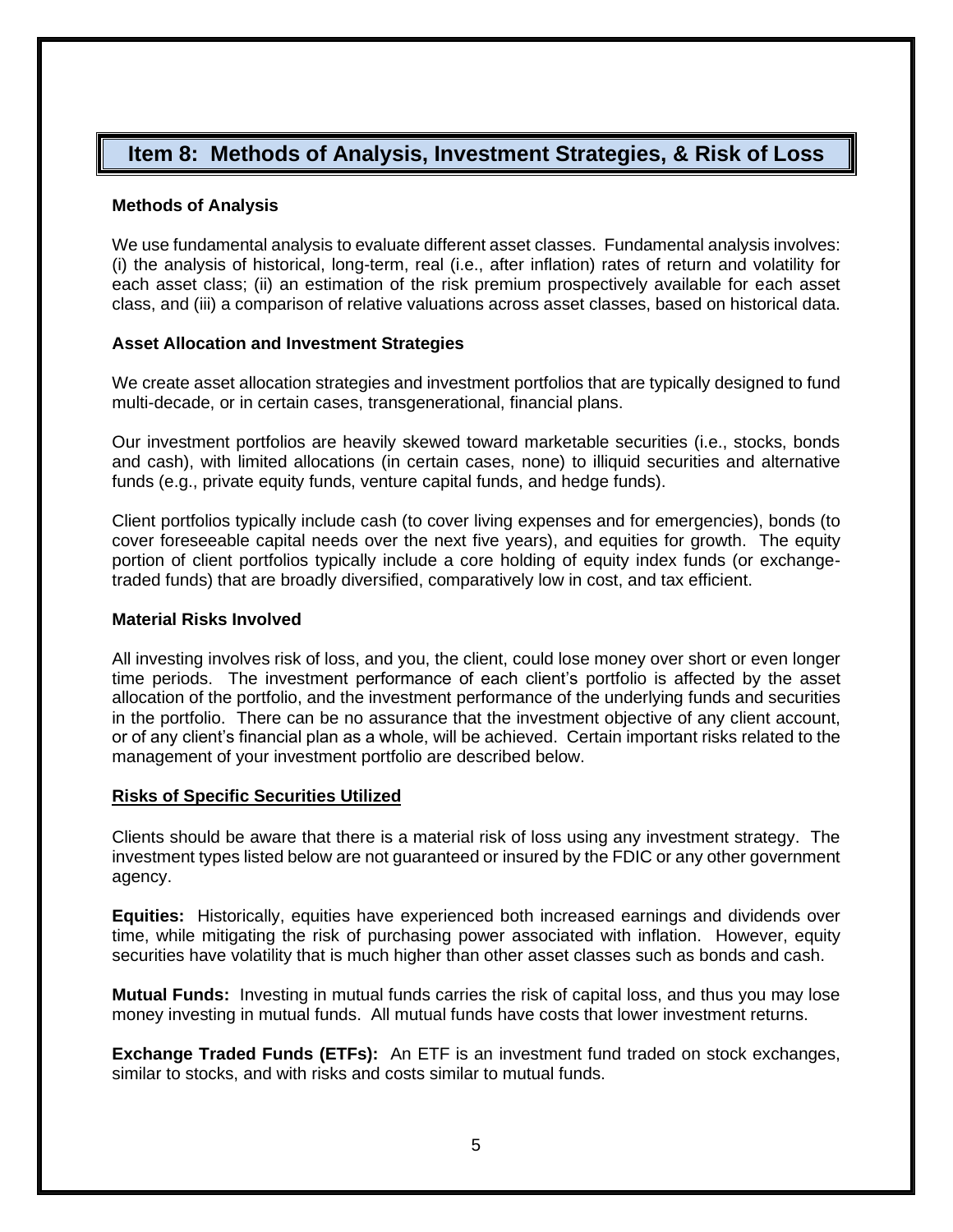**Bonds:** Fixed income investments generally pay a return on a fixed schedule, though the amount of the payments can vary. Fixed income securities carry interest rate risk, inflation risk, liquidity risk, call risk, and credit and default risks for both issuers and counterparties.

**Past performance of any asset class, fund, or individual security is not indicative of future results.**

#### **Market Risk**

Long term investing is designed to capture the return of, but also the risk associated with, different asset classes. Due to its nature, a long-term investment strategy will expose clients to the volatility associated with interest rate risk, economic risk, inflation risk, market risk, and political/regulatory risk.

Even a long-term investment approach cannot guarantee a profit. Economic, political, and issuerspecific events of all kinds will cause the value of securities, and the underlying funds that own them, to rise or fall.

**Because the value of your investments will fluctuate, there is the risk that you will lose money**. **Investing in securities involves a risk of loss that you, as a client, should be prepared to bear.**

### **Item 9: Disciplinary Information**

<span id="page-7-1"></span><span id="page-7-0"></span>The Adviser and its employees have not been involved in any legal or disciplinary events in the past 10 years that would be material to a client's evaluation of the company or its personnel.

# **Item 10: Other Financial Industry Activities and Affiliations**

Timothy J. Keating is the Chairman of the Denver chapter of Harvard Alumni Entrepreneurs.

<span id="page-7-2"></span>Timothy J. Keating is a consultant providing financial expert services, in an individual capacity, to family law firms in connection with divorce cases.

# **Item 11: Code of Ethics, Participation or Interest in Client Transactions and Personal Trading**

We have adopted a formal code of ethics (the "Code") which covers personal securities transactions and insider trading policies and procedures. Our Code requires, among other things, that employees:

- Act with integrity, competence, diligence, respect, and in an ethical manner with the public, our clients, prospective clients, employers, employees, colleagues in the investment profession, and other participants in the global capital markets;
- Place the integrity of the investment profession, the interests of clients, and the interests of the Adviser above one's own personal interests;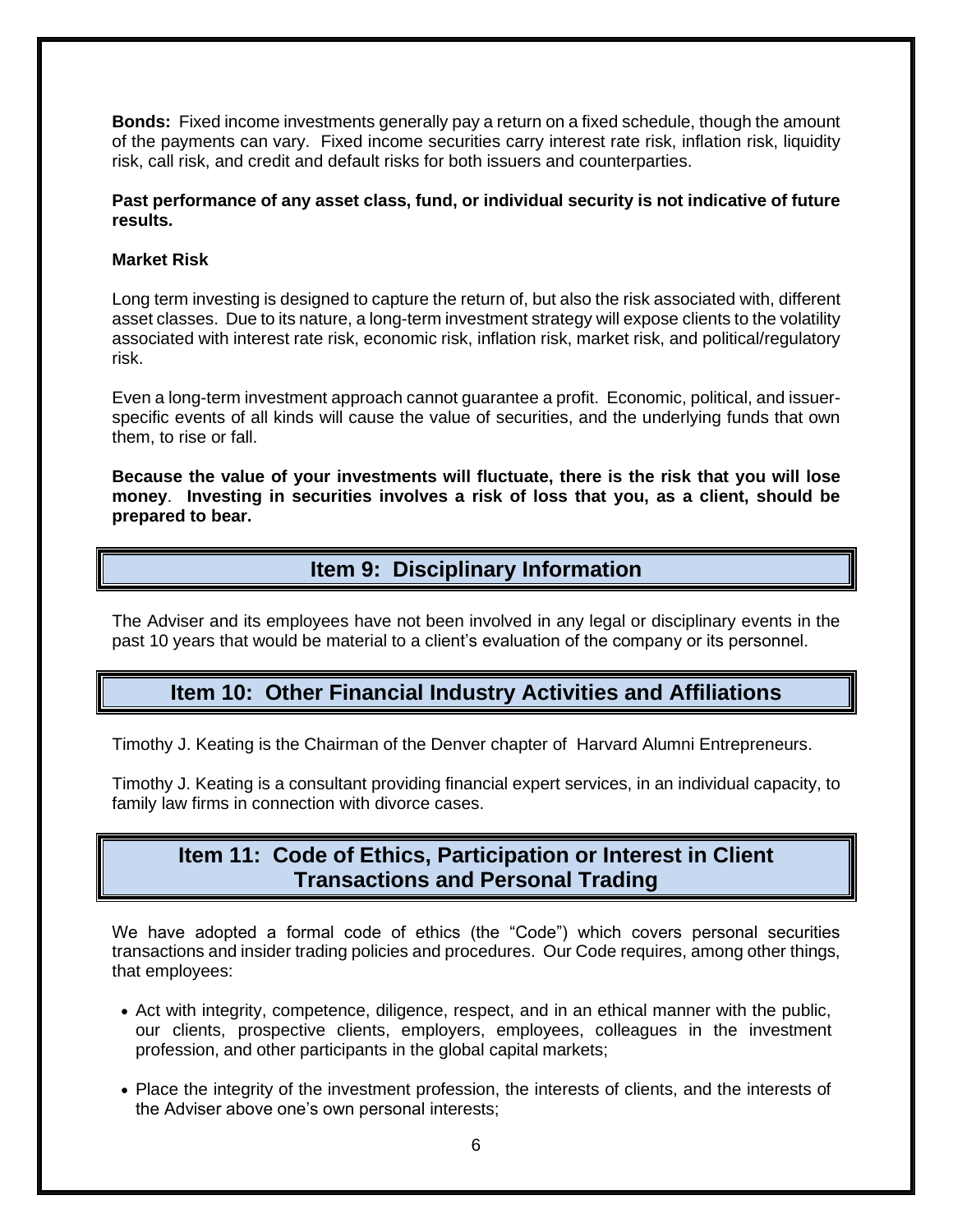- Adhere to the fundamental standard that an employee should not take inappropriate advantage of his or her position;
- Avoid any actual or potential conflict of interest;
- Conduct all personal securities transactions in a manner consistent with this policy;
- Use reasonable care and exercise independent professional judgment when conducting investment analysis, making investment recommendations, taking investment actions, and engaging in other professional activities; and
- Comply with applicable provisions of the federal securities laws.

We will do everything to mitigate conflicts of interest by (i) disclosing to the client any conflict of interest, and (ii) always acting in the best interest of the client consistent with our fiduciary duty.

All prospective and current clients have a right to see this Code of Ethics, which is available upon request.

We typically do not recommend the purchase or sale of any individual security. Moreover, we do not recommend that clients buy or sell any security in which a person related to Keating Wealth Management, or Keating Wealth Management itself, has a material financial interest.

From time to time, our representatives may buy or sell securities for themselves that they also recommend to clients and/or trade those securities for themselves at or around the same time as clients. This may provide an opportunity for our representatives to buy or sell the same securities before or after recommending the same securities to clients, resulting in representatives profiting from the recommendations they provide to clients. Such transactions create a conflict of interest. We will always document any transactions that could be construed as conflicts of interest and will never engage in trading that operates to the client's disadvantage when similar securities are being bought or sold.

### **Item 12: Brokerage Practices**

<span id="page-8-0"></span>Custodians (who may also serve as broker-dealers) will be recommended based on our duty to seek "best execution," which is the obligation to seek execution of securities transactions for a client on the most favorable terms for the client under the circumstances. Clients will not necessarily pay the lowest commission or commission equivalent, and we may also consider other qualifications. While the custodian may charge commissions to client accounts, we will never charge an additional premium or commission on transactions beyond the actual cost imposed by the broker-dealer/custodian.

We require our clients to use Schwab Institutional, a division of Charles Schwab & Co., Inc. ("Schwab") as custodian and to execute all brokerage transactions through Schwab. We receive no referrals from Schwab (or any other broker-dealer or third party) in exchange for using their services.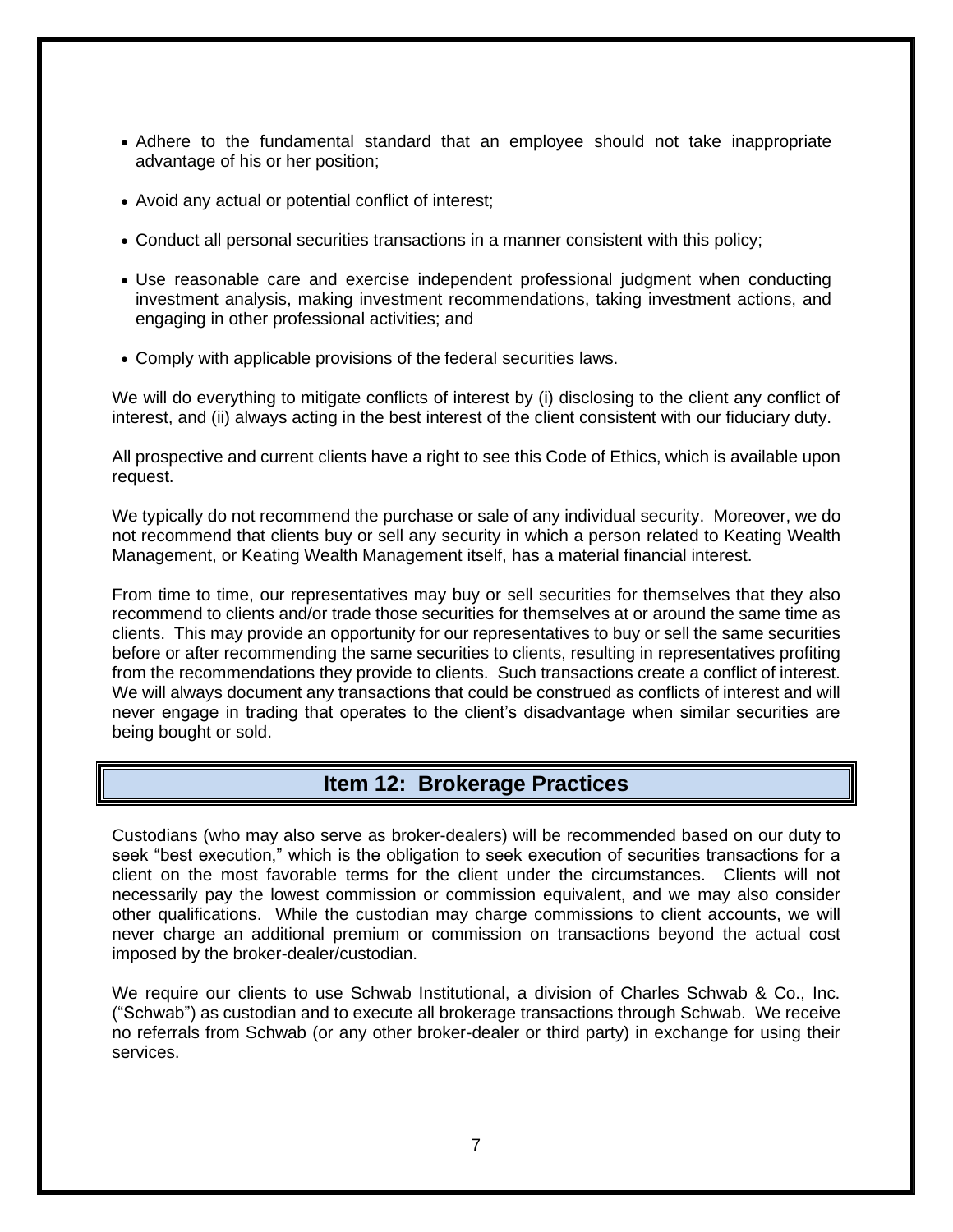We do not aggregate or bunch the securities to be purchased or sold for multiple clients. This may result in less favorable prices, particularly for illiquid securities or during volatile market conditions.

#### **Research and Other Soft-Dollar Benefits**

The term "soft dollars" refers to a means of paying brokerage firms for products and services through commission revenue, based on the volume of brokerage commission revenues generated from securities transactions executed through brokers by an investment manager on behalf of advisory clients.

Section 28(e) of the Securities Exchange Act of 1934, as amended, allows Keating Wealth Management to pay broker-dealers more than the lowest commission available in order to obtain research and brokerage services without breaching its fiduciary duties to clients or imposing a duty upon us to obtain the lowest commission if (i) certain conditions are met, and (ii) we make a good faith determination that the commissions paid are reasonable in relation to the value of the brokerage or research services on behalf of our advisory clients.

In determining if something is research, thus falling within the safe harbor provisions, the controlling principle is whether it provides lawful and appropriate assistance to the investment manager in the performance of its investment decision-making responsibilities.

Keating Wealth Management currently does not maintain soft dollar agreements with Schwab (or any other firm). The services provided by Schwab are completely independent of any commissions generated by us. Therefore, we are not "paying-up" for proprietary research. Moreover, we receive no research, product, or other special services other than execution from Schwab (or any other broker-dealer or third-party) in connection with client securities transactions ("soft dollar benefits").

### **Item 13: Reviews of Accounts**

#### <span id="page-9-0"></span>**Trade Errors**

From time to time we may make an error in submitting a trade order on your behalf. When this occurs, we may place a correcting trade with Schwab. For the purpose of reconciling trade errors, we maintain a trade error account with Schwab. If the trade error results in a debit balance, this amount will be resolved immediately. If the trade error results in a credit balance, the amount can either be withdrawn or remain in the account.

#### **Portfolio Management Review**

All client accounts are fully reviewed at least quarterly to ensure an appropriate asset allocation is provided based on our assessments of market conditions and the circumstances of each client. We will provide more frequent reviews as appropriate and as agreed with the client. General conditions in the stock and bond markets are continuously monitored. Factors triggering reviews, and perhaps triggering buy or sell recommendations of funds or individual securities, include: (i) changed circumstances of the client, and/or (ii) changed general conditions in the stock and bond markets. All accounts are reviewed by Timothy J. Keating, President.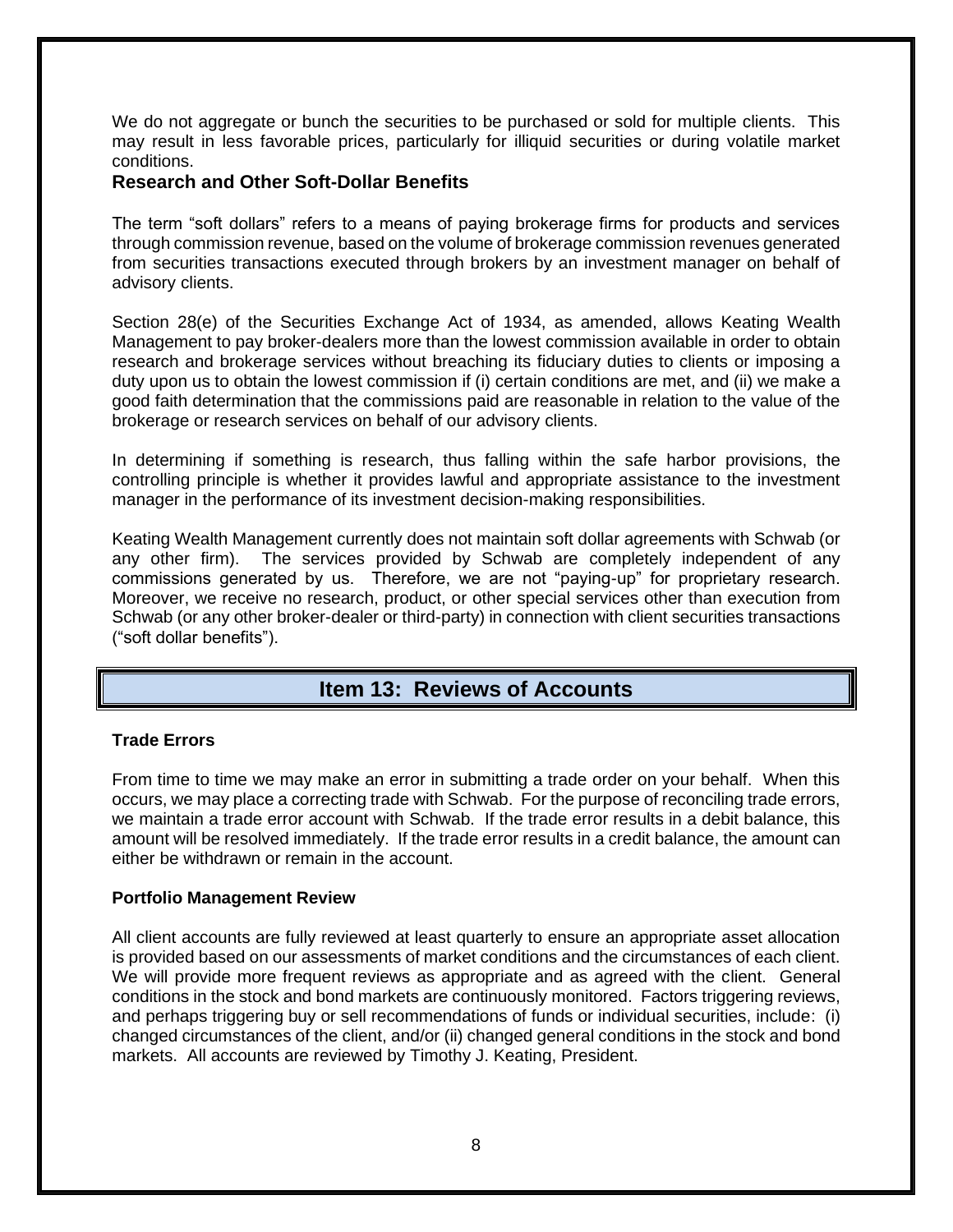Clients are kept fully informed about their portfolio activity by receiving copies of all transaction confirmations and monthly statements (or quarterly, if applicable) from Schwab, as the custodian. Clients also receive separate monthly billing statements directly from us.

### **Item 14: Client Referrals and Other Compensation**

<span id="page-10-0"></span>We do not receive any economic benefit, directly or indirectly from any third party for advice rendered to our clients. We do not directly or indirectly compensate any person, other than employees, for client referrals.

# **Item 15: Custody**

<span id="page-10-1"></span>We do not directly or indirectly hold any client's funds or securities, and we do not have the authority to obtain the possession of, or the ability to appropriate, your funds or securities.

Because advisory fees are deducted directly from client accounts at Schwab, we will be deemed to have limited custody of a client's assets. Please see Item 5 above for additional details regarding our deduction of advisory fees. Clients will receive all account statements and billing invoices that are required in each jurisdiction, and they should carefully review those statements for accuracy.

### **Item 16: Investment Discretion**

<span id="page-10-2"></span>We provide discretionary and non-discretionary investment advisory services to our clients. The Investment Advisory Agreement established with each client sets forth the discretionary authority for trading. Where investment discretion has been granted, we manage the client's account and make investment decisions without consultation with the client as to when the securities are to be bought or sold for the account, the total amount of the securities to be bought/sold, what securities to buy or sell, or the price per share.

# **Item 17: Voting Client Securities (Proxy Voting)**

<span id="page-10-3"></span>We will not ask for, nor accept, voting authority for client securities. Clients will receive proxies directly from the issuer of the security or the custodian and should direct all proxy questions to the issuer of the security.

# **Item 18: Financial Information**

<span id="page-10-4"></span>Keating Wealth Management neither requires nor solicits prepayment of more than \$1200 in fees per client, six months or more in advance, and therefore is not required to include a balance sheet with this brochure.

Keating Wealth Management has never filed for bankruptcy and is not aware of any financial condition that is expected to affect our ability to manage client accounts.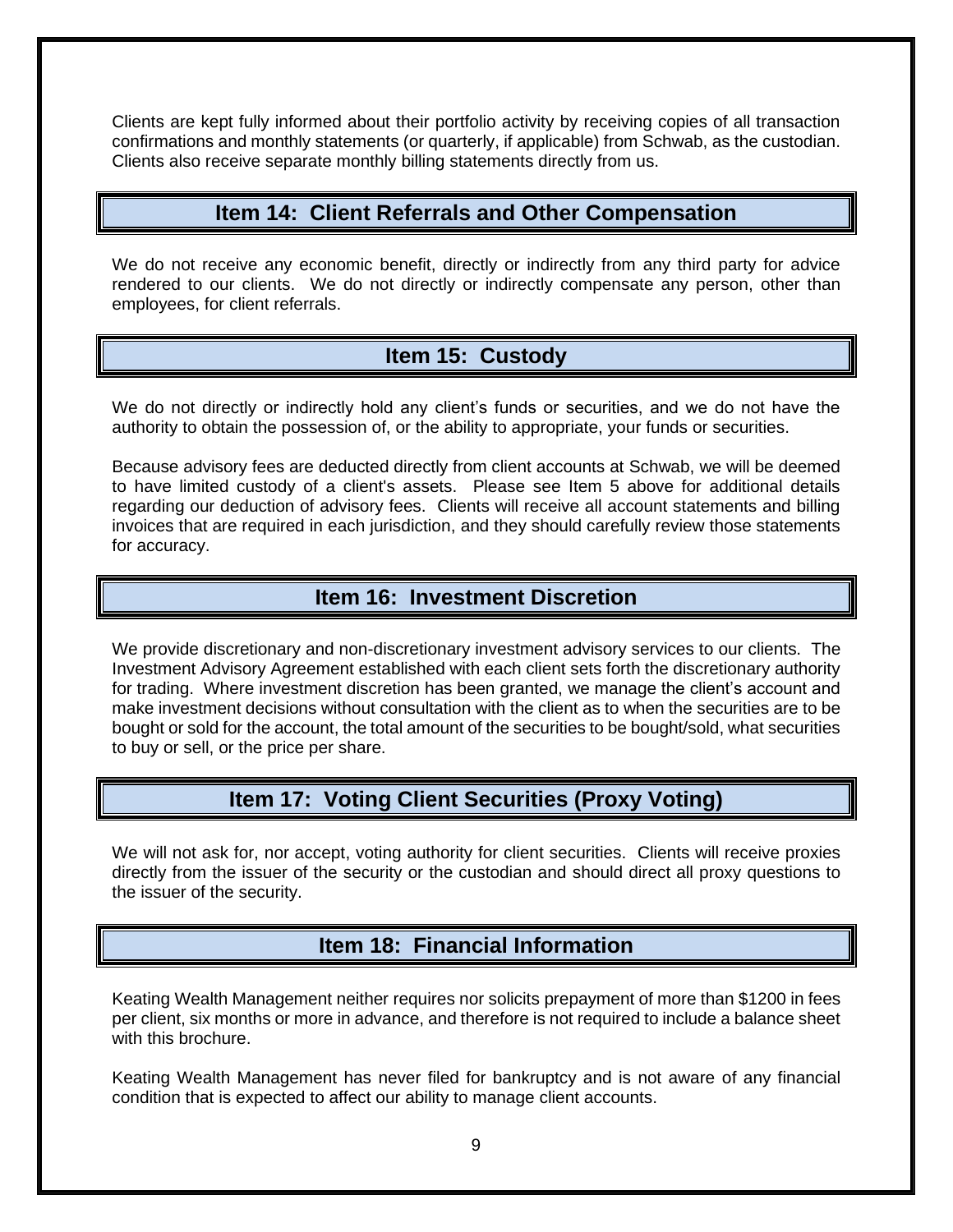*This brochure supplement provides information about Timothy J. Keating that supplements the Keating Wealth Management, LLC brochure. Please contact Timothy J. Keating if you did not receive Keating Wealth Management, LLC's brochure, or if you have any questions about the contents of this supplement.*

*Additional information about Timothy J. Keating is also available on the SEC's website at www.adviserinfo.sec.gov.*



# **Keating Wealth Management, LLC**

Form ADV Part 2B – Individual Disclosure Brochure

*for*

**Timothy J. Keating**  Personal CRD Number: 1393098 Investment Adviser Representative [tim@keatingwealth.com](mailto:tim@keatingwealth.com) (720) 408-5253

### **Keating Wealth Management, LLC**

8400 East Crescent Parkway, Suite 600 Greenwood Village, CO 80111 [www.keatingwealth.com](http://www.keatingwealth.com/)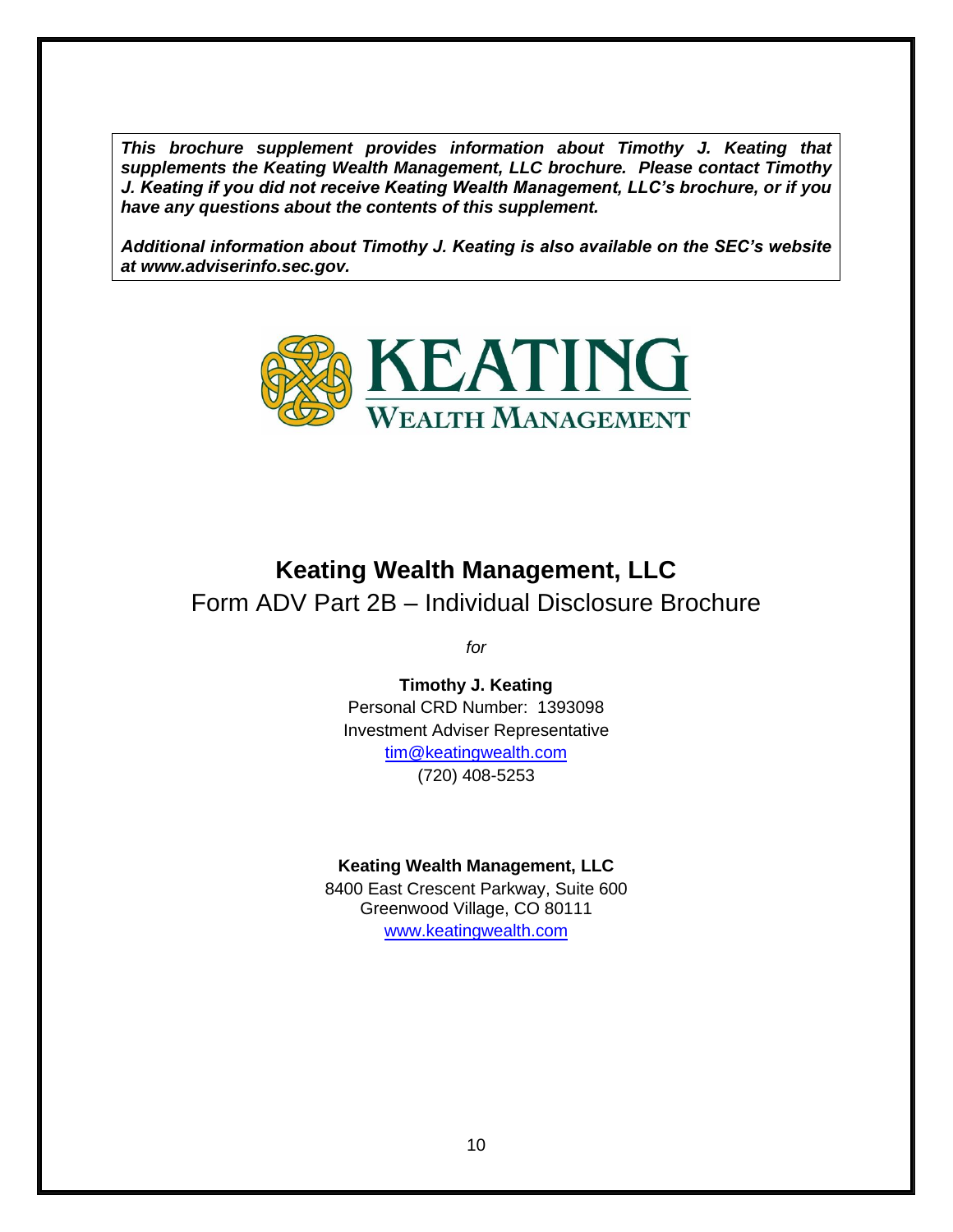# <span id="page-12-0"></span>**Item 2: Educational Background and Business Experience**

#### **Timothy J. Keating's Biographical Information**

**Educational Background and Business Experience** Year of Birth: 1963

**Formal Education after High School** Harvard College - A.B., *cum laude,*1985

#### **Business Background for the Preceding Five Years**

August 2015 to Present President, Keating Wealth Management, LLC

July 2014 to August 2015 President & CEO, BDCA Venture Adviser, LLC (successor to Keating Investments, LLC)

August 1997 to June 2014 President, Keating Investments, LLC

November 1994 to July 1997 Managing Director, Bear Stearns International Ltd.

May 1990 to November 1994 Deputy Managing Director, Nomura International plc

July 1985 to April 1990 Vice President, Kidder, Peabody & Co., Inc.

Timothy J. Keating is the President of Keating Wealth Management, LLC and oversees all investment counseling.

A.B., cum laude, 1985, Harvard College

After three decades on Wall Street, I'd seen it all. Trading, investment banking and fund management positions in New York and London gave me experience investing in all the world's major markets. All of it led me to one conclusion: Investing for long-term success need not be overwhelmingly complex. I wanted to share the key, simplifying insights I'd gained, and I wanted to help people focus on the right information, so they could make the best decisions.

That's why I launched Keating Wealth Management in 2016—to help successful people navigate the economic implications of life transitions and simplify their lives. As the firm's sole financial adviser, I am directly and completely involved in all aspects of every client relationship. My career began in 1985 after I graduated cum laude from Harvard College with an A.B. in

economics. I held senior management positions in the Equity and Equity Derivative departments of Kidder, Peabody; Nomura; and Bear Stearns.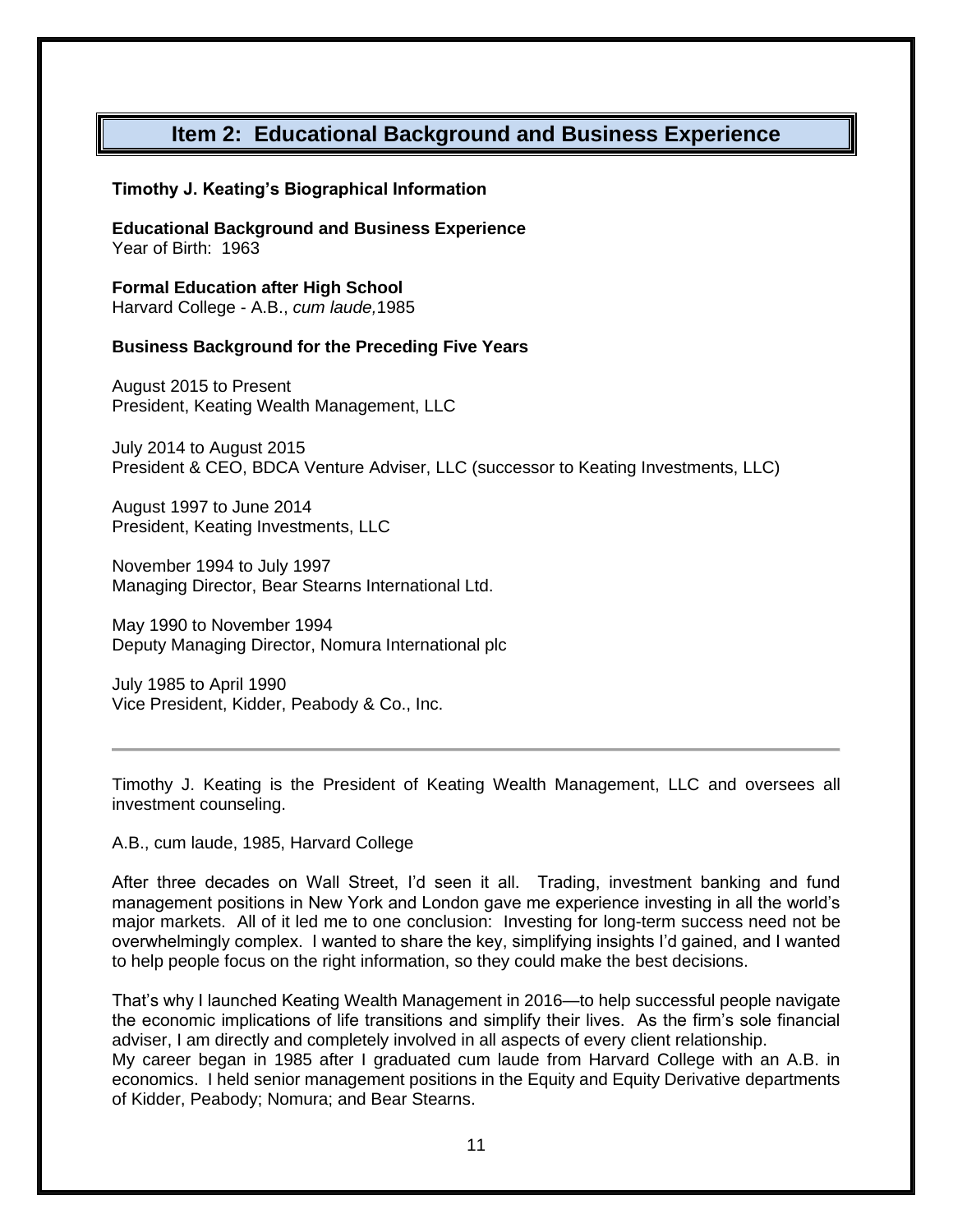In 1997, I founded Keating Investments, LLC. The firm managed three investment funds: two private funds and a publicly traded closed-end fund focused on pre-IPO investing.

Running the funds required a mastery of essential capital markets skills, including fundraising, valuation, deal structuring, investment banking, mergers and acquisitions, research, aftermarket support and investor relations. Leveraging this expertise, I also wrote numerous white papers on a variety of issues relating to the capital markets, ranging from IPOs to the Yale Endowment model of investing.

Thanks to my wide-ranging financial experience, I've been quoted by The Wall Street Journal, Forbes, Barron's, Investor's Business Daily, and The New York Times, among others. I've also appeared on several business news programs, including Fox Business' "After the Closing Bell," and CNBC's "Street Signs," and I've written articles for Forbes.com, Investment News and Pensions & Investments.

The most unexpected aspect of the fund management experience was how often portfolio company CEOs sought my personal financial advice. Although their companies were being taken public by the largest investment banks in the country, many of these CEOs were seeking hightouch service from an experienced, genuinely independent individual, free from all conflicts, whom they could trust unconditionally.

I realized that I had a highly developed talent for simplification. My epiphany was that it was a unique gift, and my mission became sharing this gift with the wider world—and especially my clients at Keating Wealth Management.

### **Item 3: Disciplinary Information**

<span id="page-13-1"></span><span id="page-13-0"></span>There are no legal or disciplinary events that are material to a client's or prospective client's evaluation of this advisory business.

### **Item 4: Other Business Activities**

Timothy J. Keating is the Chairman of the Denver chapter of Harvard Alumni Entrepreneurs.

Timothy J. Keating is a consultant providing financial expert services, in an individual capacity, to family law firms in connection with divorce cases.

### **Item 5: Additional Compensation**

<span id="page-13-2"></span>Timothy J. Keating does not receive any economic benefit from any person, company, or organization, other than Keating Wealth Management in exchange for providing clients advisory services through Keating Wealth Management.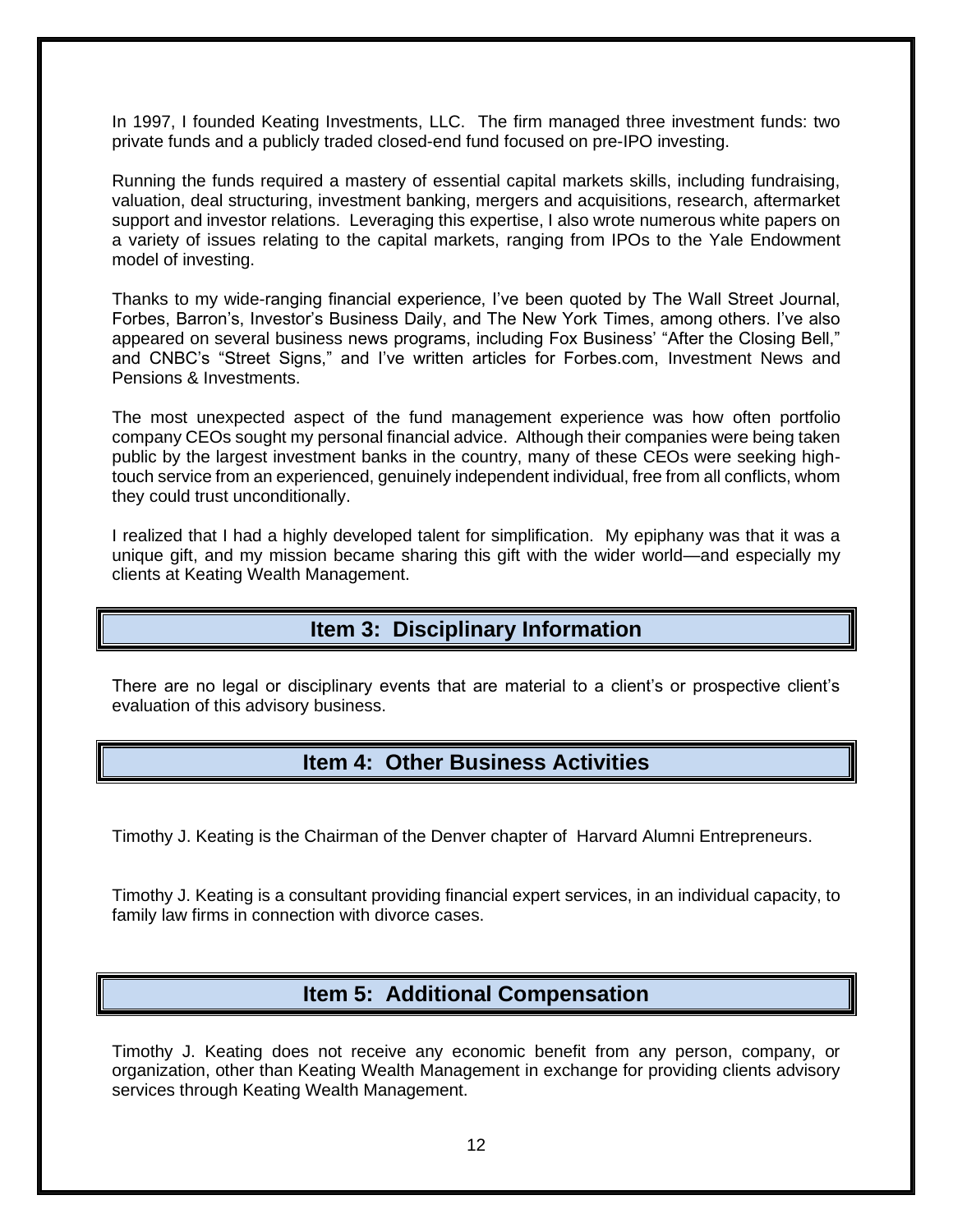# **Item 6: Supervision**

<span id="page-14-0"></span>As the Chief Compliance Officer of Keating Wealth Management, Timothy J. Keating supervises all activities of the firm, and his contact information is included on the cover page of this disclosure document. Timothy J. Keating adheres to applicable regulatory requirements, together with all policies and procedures outlined in the firm's code of ethics and compliance manual.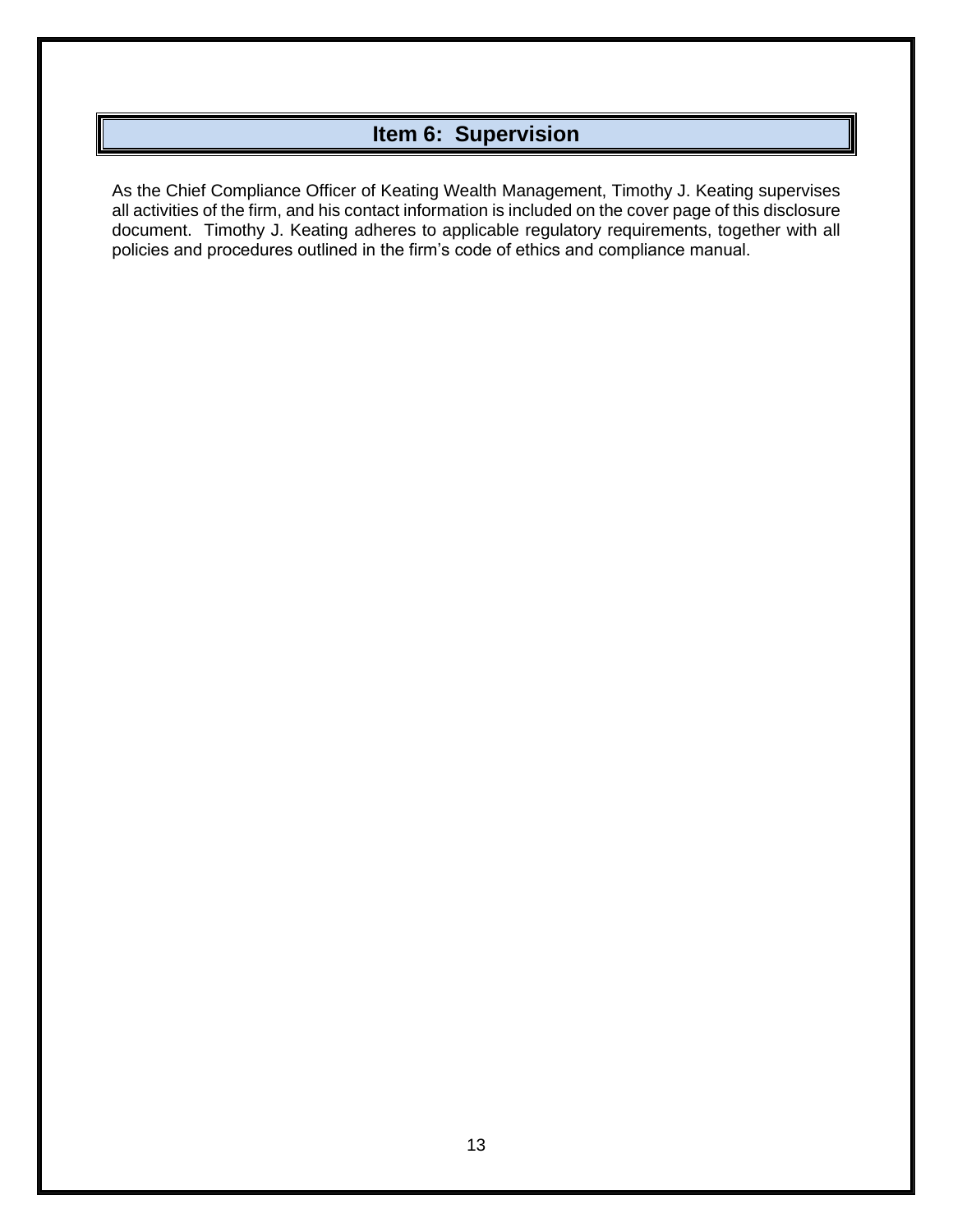*This brochure supplement provides information about Tabitha R. Aspling that supplements the Keating Wealth Management, LLC brochure. Please contact Timothy J. Keating if you did not receive Keating Wealth Management, LLC's brochure, or if you have any questions about the contents of this supplement.*

*Additional information about Tabitha R. Aspling is also available on the SEC's website at www.adviserinfo.sec.gov.*



# **Keating Wealth Management, LLC**

Form ADV Part 2B – Individual Disclosure Brochure

*for*

**Tabitha R. Aspling**

Personal CRD Number: 2675614 Investment Adviser Representative tabitha@keatingwealth.com (720) 408-5253

### **Keating Wealth Management, LLC**

8400 East Crescent Parkway, Suite 600 Greenwood Village, CO 80111 [www.keatingwealth.com](http://www.keatingwealth.com/)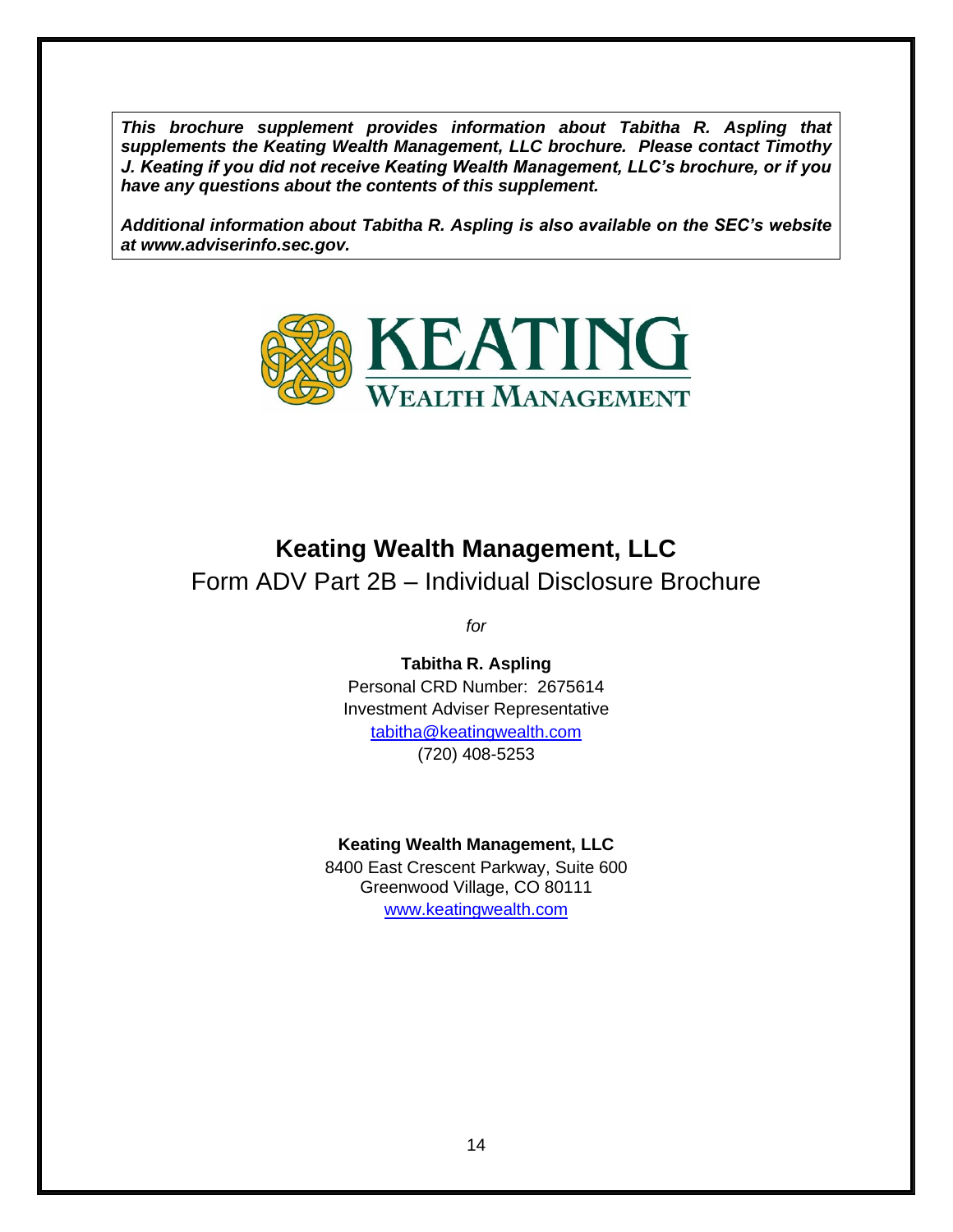# <span id="page-16-0"></span>**Item 2: Educational Background and Business Experience**

### **Tabitha R. Aspling's Biographical Information**

**Educational Background and Business Experience** Year of Birth: 1972

**Formal Education after High School** University of Nevada, Reno – B.A., 1998

#### **Business Background for the Preceding Five Years**

July 2017 to Present Operations Director, Keating Wealth Management, LLC

July 2014 to June 2017 Grant & Contracts Management Specialist, University of Nevada, Reno

December 2010 to June 2014 Business Officer, Sage Ridge School

August 2007 to November 2010 Chief Compliance Officer, Keating Securities, LLC

September 2005 to August 2007 Operations Manager, Janco Partners, Inc.

February 2000 to September 2005 Operations Manager, Morgan Stanley

Tabitha Aspling is the Operations Director of Keating Wealth Management and responsible for client service.

B.A., 1998, University of Nevada, Reno

As operations director at Keating Wealth Management, I work directly with all our clients from the moment they join our community. Whether I'm helping them onboard, participating in their advisory meetings, or assisting them with account-related matters, I enjoy getting to know each client as an individual and building strong, enduring relationships. Those relationships are what initially attracted me to the financial services field more than 20 years ago and what continue to fuel my devotion to helping people achieve their financial goals today.

My journey began while I was still in college, majoring in history and working part-time for a financial advisor. There, I discovered my knack for connecting with people, from young couples working to realize their hopes and dreams to retired folks reaping the benefits of years of hard work.